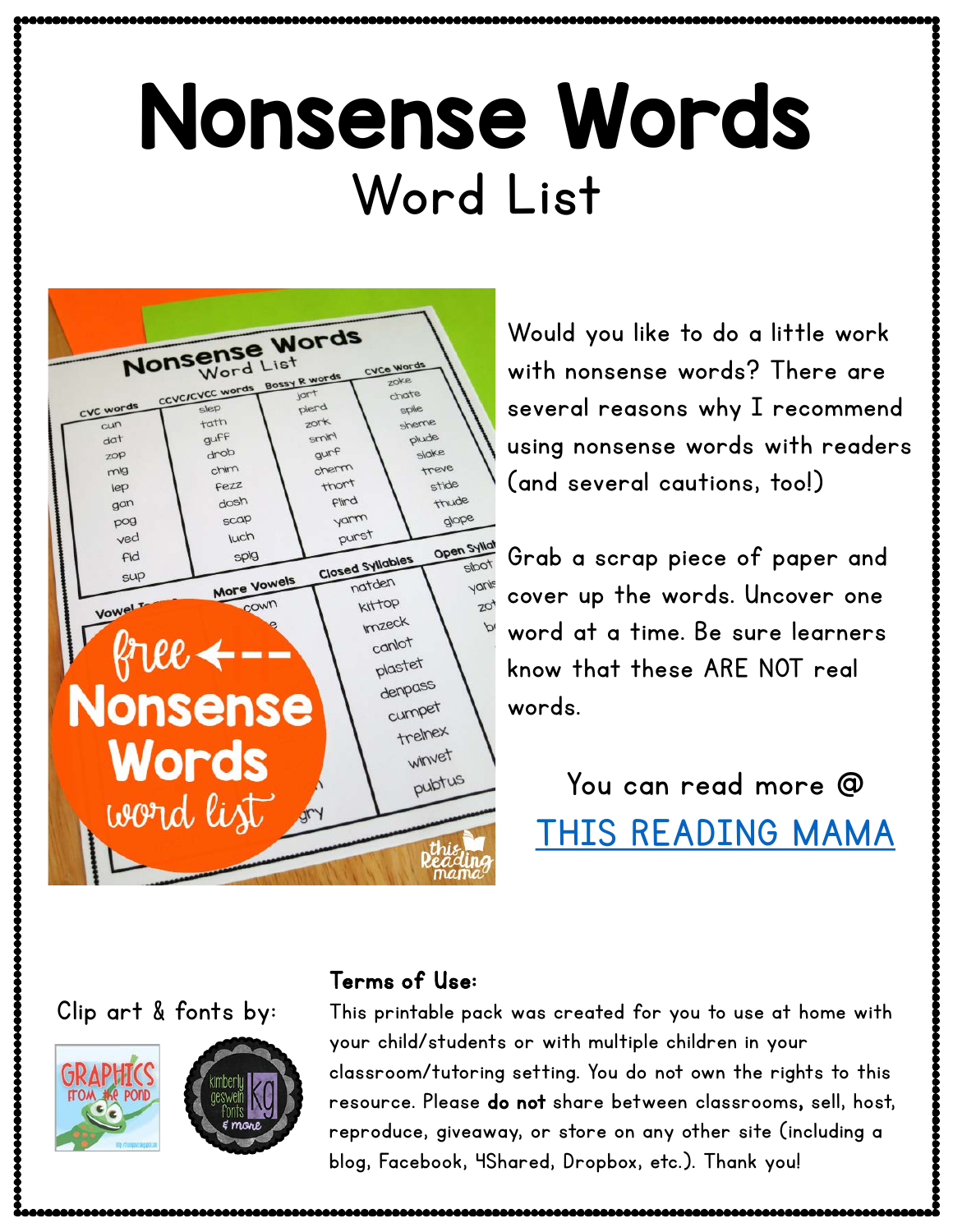### Nonsense Words Word List

| <b>CVC words</b>   | <b>CCVC/CVCC words</b> | <b>Bossy R words</b>    | <b>CVCe Words</b>     |
|--------------------|------------------------|-------------------------|-----------------------|
| cun                | slep                   | .jart                   | zoke                  |
| dat                | tath                   | plerd                   | chate                 |
| zop                | guff                   | zork                    | spile                 |
| mig                | drob                   | smirl                   | sheme                 |
| lep                | chim                   | gurf                    | plude                 |
| gan                | fezz                   | cherm                   | slake                 |
| pog                | dosh                   | thort                   | treve                 |
| ved                | scap                   | Flird                   | stide                 |
| fid                | luch                   | yarm                    | thude                 |
| sup                | spig                   | purst                   | glope                 |
|                    |                        |                         |                       |
| <b>Vowel Teams</b> | <b>More Vowels</b>     | <b>Closed Syllables</b> | <b>Open Syllables</b> |
| droak              | cown                   | natden                  | sibot                 |
| swain              | poe                    | kittop                  | yanish                |
| tweam              | noist                  | imzeck                  | zoter                 |
| zoon               | chigh                  | canlot                  | baver                 |
| streed             | cound                  | plastet                 | swity                 |
| smay               | frew                   | denpass                 | femit                 |
| pleak              | bloy                   | cumpet                  | mulent                |
| crail              | zuit                   | trelnex                 | hoding                |
| foast              | stoin                  | winvet                  | remid                 |